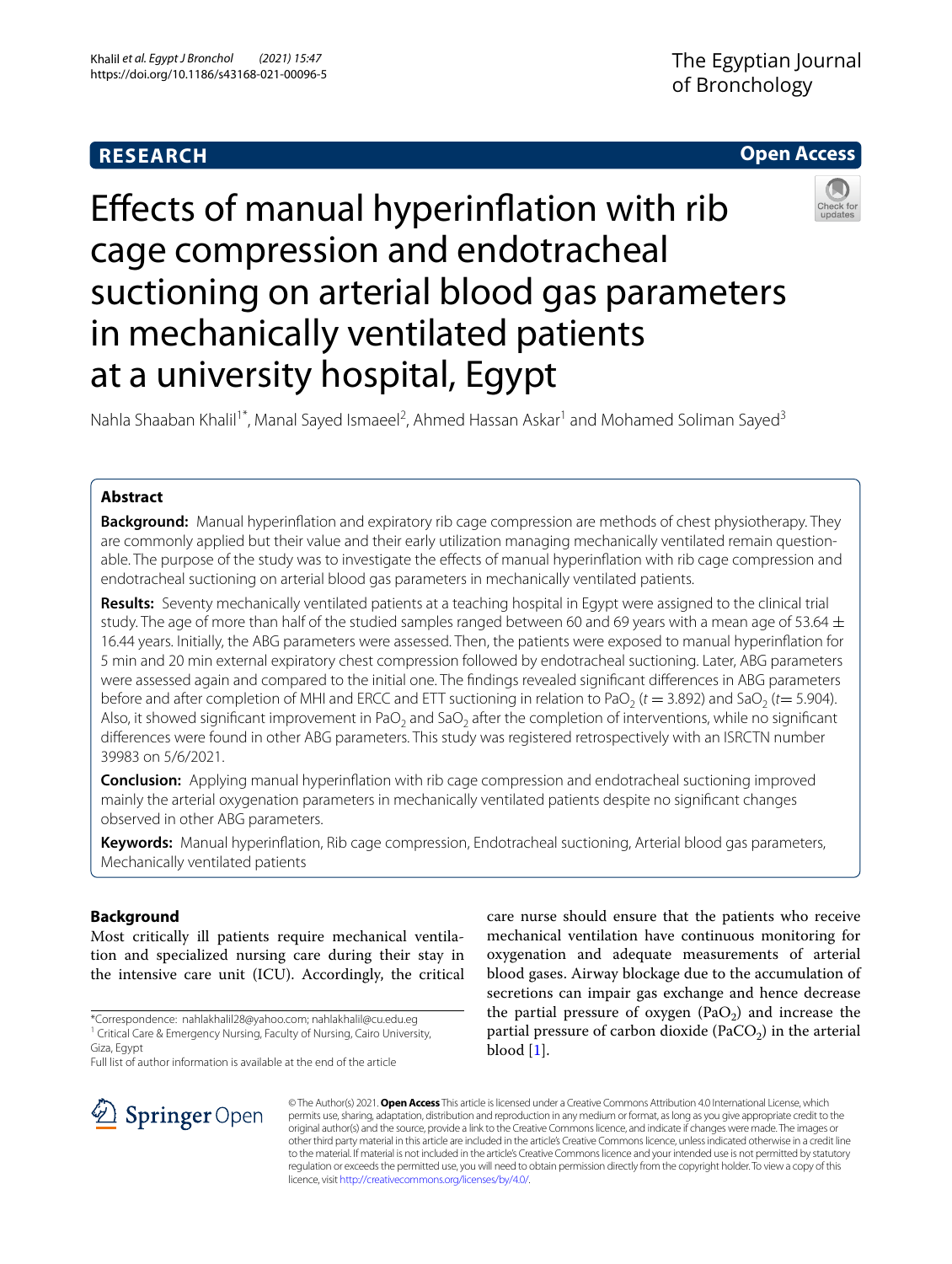Gas exchange impairment may cause serious complications such as respiratory acidosis, cyanosis, and lethal cardiac dysrhythmias, this problem is more severe in patients connected with mechanical ventilation, because the intubation causes irritation of the mucus-producing goblet cells, causing increased of mucous  $[2]$ . Therefore, prevention of such complications is among the goals of care for these patients. To achieve this goal, providing sufficient humidity, proper suctioning, chest physiotherapy, changing position frequently, early ambulation, and adequate hydration are some of the required nursing interventions [[3](#page-5-2)].

Manual hyperinfation (MH) is a form of positive pressure ventilation using a rebreathing bag. It is used primarily to stimulate cough in patients with either poor or absent cough reflex or when there is atelectasis or excessive bronchial secretions. The aim of utilizing hyperinfation is to re-expand the collapsed alveoli, mobilize and eliminate the overflow of bronchial secretions, and make the oxygenation better in mechanically ventilated patients by making larger volume breaths [\[4](#page-5-3), [5\]](#page-5-4).

Expiratory rib cage compression is one method of chest physiotherapy which involves chest squeezing by hands during expiration and releasing that at its end to help in the mobilization of lung secretions, to make active and more comfort inspiration, and to improve alveolar ventilation. This technique increases forced expiratory volume by 30% and leads to the resting of the expiratory muscles. Most of all, the technique is quite safe, as it has been employed in some patients for more than 3 years with no complications  $[3]$  $[3]$  $[3]$ . Therefore, this technique can be used before the patients' endotracheal suctioning interventions, and it is widely used with mechanically ventilated patients to prevent and/or to treat atelectasis [[3\]](#page-5-2). In addition, removing secretion is essential because accumulated secretions intervene in gas exchange and may delay recovery; coughing can be initiated voluntarily or by reflex  $[6]$  $[6]$ . After performing manual hyperinflation and expiratory rib cage compression, arterial blood gases are carried out to assess the patient's acid-base balance and oxygenation. Arterial blood is utilized because it gives a more accurate refection of gas exchange in the lung than in the venous blood [[7](#page-5-6)]..

Through our clinical practice and experience in the university hospital, it has been observed that mechanically ventilated patients develop dangerous and repeated complications that cause delayed recovery and prolongation of hospital stay length. As a result, there are various techniques of respiratory therapy utilized in critical care units to minimize these complications. One such technique is manual hyperinfation (MH), which is advised to optimize alveolar ventilation by making gas exchange more improved through liquefying and moving the pulmonary secretion making endotracheal suctioning more comfortable and improve lung compliance. Furthermore, this data could be benefcial in maintaining a cost-efective patient care especially in such critical care units as it might shorten hospital stay and safeguard patients against any life-threatening complications. Also, it provides database that can be utilized by health care professionals in the provision of future care for such a group of patients, and it is hoped that this effort will generate attention and motivation for further investigations into this area.

## **The aim of the study**

The aim of this study was to examine the effects of the intervention of manual hyperinfation with rib cage compression followed by endotracheal suctioning on arterial blood gases in patients receiving mechanical ventilation.

## **Methods**

Pre/post-quasi-experimental design was utilized in this clinical trial study. Quasi-experimental design is a type of research design in which the treatment and control or comparison groups are not created using random assignment procedures. It involves the manipulation of an independent variable and the specifcation of a test hypothesis [\[8\]](#page-5-7).

To fulfll the aim of the study, the following research hypothesis is formulated: Mechanically ventilated patients who expose to the intervention of manual hyperinfation with expiratory rib cage compression followed by open endotracheal suctioning will have improved arterial blood gas parameters than before the intervention.

A prospective study was conducted utilizing a purposive sample of 73 adult male and female mechanically ventilated patients who spent for more than 24 h in different medical critical care units were enrolled in the study. The duration of the study was 5 months. The exclusion criteria included length of ICU stay  $\leq$  24 h; positive end-expiratory pressure (PEEP)  $> 8 \text{ cm}$ H<sub>2</sub>O, pneumothorax, or a history of pneumothorax; chest tube drainage; chest trauma; brain edema, raised intracranial pressure, or the potential to develop pathologically raised intracranial pressure; unstable cardiovascular status (defned as systolic blood pressure < 100 mmHg or > 180 mmHg, mean arterial pressure < 70 mmHg or > 110 mmHg, or HR < 70 bpm or > 120 bpm); and spinal cord injury.

## **Settings**

The study was carried out in three medical intensive care units at Al Manial University Hospital in Egypt during the years 2018–2019.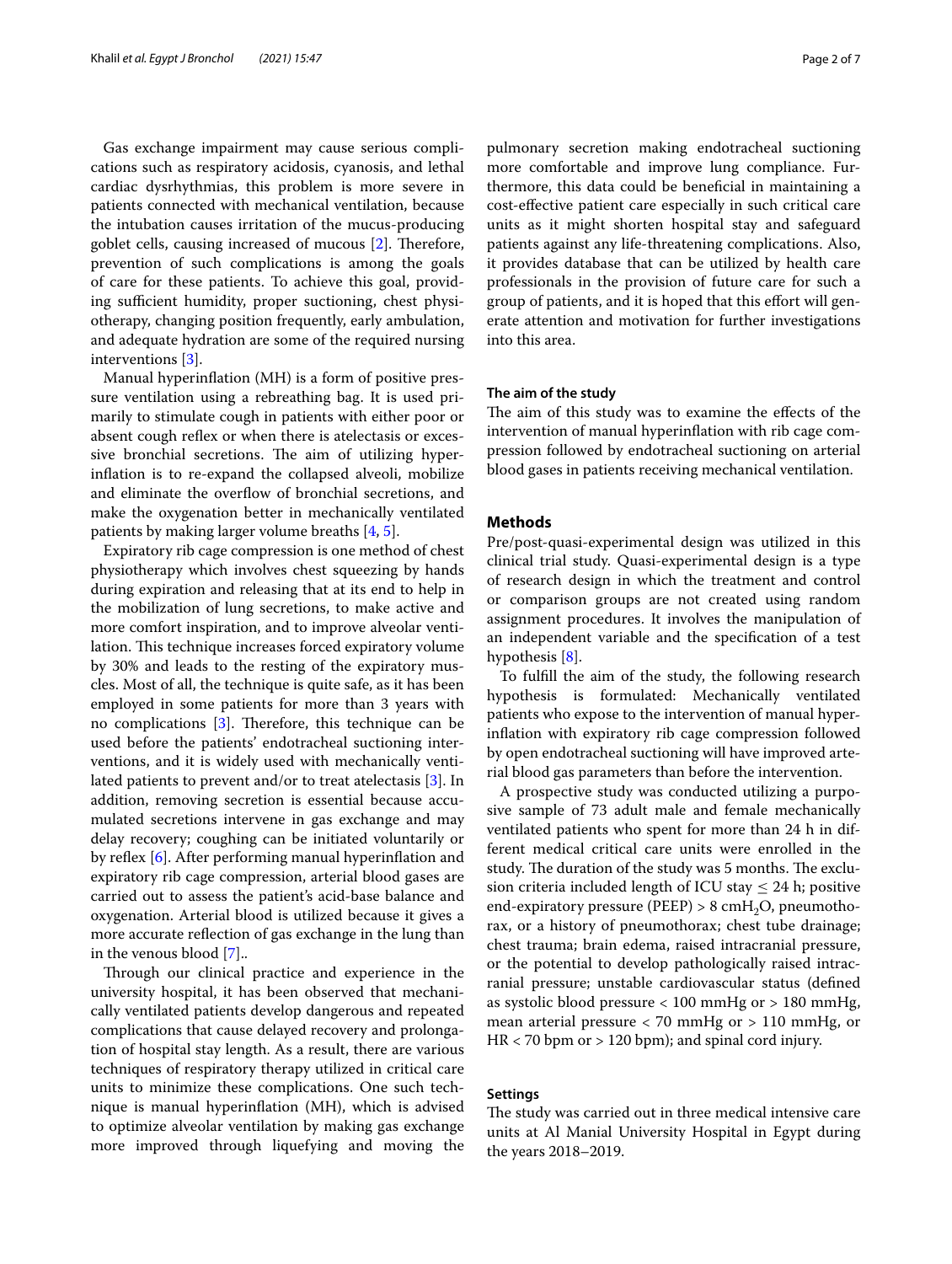## **Tools of data collection**

Two tools were utilized for data collection. These tools were designed by the investigator and revised by a panel of three experts in critical care and emergency nursing; these tools are as follows:

Tool 1: patient's demographic and medical characteristics data which included the patient's age, gender, date of admission, past medical history, medical diagnosis, modes, and parameters of mechanical ventilation.

Tool 2: arterial blood gas (ABG) monitoring chart is performed to evaluate the patient's acid-base balance and oxygenation. It was used before and after implementation of MHI, ERCC, and endotracheal suction (25min).

An official permission to conduct the study was obtained from the heads of critical care units and from the Faculty of Nursing Institutional Ethics Committee with Approval number FWA00019803. Also, written consent was obtained from the patients/their relatives after description and clarifcation of the nature and purpose of the study by the researchers.

A pilot study was conducted on eight adult patients who fulfll the inclusion criteria to ensure objectivity, clarity, feasibility, and reliability of the study tools. No necessary modifications were needed. Thus, the 8 patients were included in the current study. Data of the current study was collected over a period of 5 months starting from July to December 2018.

*Procedural steps of interventions*

#### **The procedure of hyperinfation**

The steps of the implementation of MHI are as follows: Assess the patients' vital signs to ensure they are stable and in order to detect changes in the patients' condition, Prepare the patient by giving an explanation to minimizes any distress to the patient, thus maximizing the efectiveness of treatment, position the patient so that the lung to be treated is uppermost to optimizes ventilation to the afected lung, and assists with the drainage of secretions. Then, attach the re-breathing bag to 2 L  $O<sub>2</sub>$  and make sure that the expiratory valve is working and locate a flter in the circuit between the bag and the patient and connect the manometer to prevent hypoxia. Ensure the safety of equipment to prevent cross-contamination of the bag. Set the  $O_2$  flow rate to 15 L per minute to ensure 100% oxygen is delivered and the bag flls quickly. Put the ventilator on standby or use the pre-oxygenation suction facility to disable the alarm to prevent patient's anxiety  $[9]$  $[9]$ . Then, separate the patient from the mechanical ventilator and attach the re-breathing bag to the airway through the catheter mount or to enable manual hyperinfation using two hands. At the beginning, provide a tidal volume breath and watch the patient's chest expansion to allow the operator to obtain feeling of patients lung compliance. Make sure that sufficient tidal volume is being provided into the patients' lungs. Next, perform MHI breaths. The manual hyperinflation breath should be maintained for at least 2 s to make sure that manual hyperinfation breaths are delivered efectively and expand the collapsed alveoli. Defate the bag suddenly on expiration to simulate the mobilization of secretions from the periphery to the central airways. Also, repeat the procedure many times as mentioned to cause more removal of secretion and expansion of the collapsed alveoli. Explain the procedure to the patient throughout the entire intervention and always synchronize with the patient's own ventilation to relieve stress and pain of the patient. If the patient is coughing, the expiratory pressure valve should be released to decrease the pressure developed in the lungs and minimize the risk of barotraumas. Then, perform suctioning if the patient coughs or secretions are auscultated to remove secretions preventing them being returning back into the smaller airways. Continue the above procedure until no more secretions are heard or the chest is clear on auscultation to expand the collapsed alveoli ensure clearance of secretions [\[9](#page-5-8)].

## **The procedure of expiratory rib cage compression (ERCC)**

The ERCC technique consists of manual compression of the rib cage during the expiratory phase and release from the compression at the end of the expiration, in an attempt to remove pulmonary secretions, to facilitate active inspiration, and to improve alveolar ventilation. Manual bilateral expiratory rib cage compression was performed by a single nurse, who attempted to use a consistent technique, applying the same force with each patient [[10\]](#page-5-9).

In the rib cage compression, the nurse performs bilateral squeezing to the lower rib cage gradually during expiration. Each rib cage compression was released at the end of expiration to facilitate comfort inspiration. Specifc care was taken to make sure that compression was executed only during expiration. Therefore, this technique can be used before patients' endotracheal suctioning interventions and it's widely used with mechanically ventilated patients to prevent and/or to treat collapsed alveoli. In addition, removing secretion is important because it retained secretions interfere with gas exchange and may slow recovery [\[3](#page-5-2)].

## **The open suctioning technique**

This was carried out immediately after completion of manual hyperinfation, and expiratory rib cage compression requires disconnecting the patient from the ventilator, ventilator utilizing sterile aseptic technique [[11](#page-5-10)].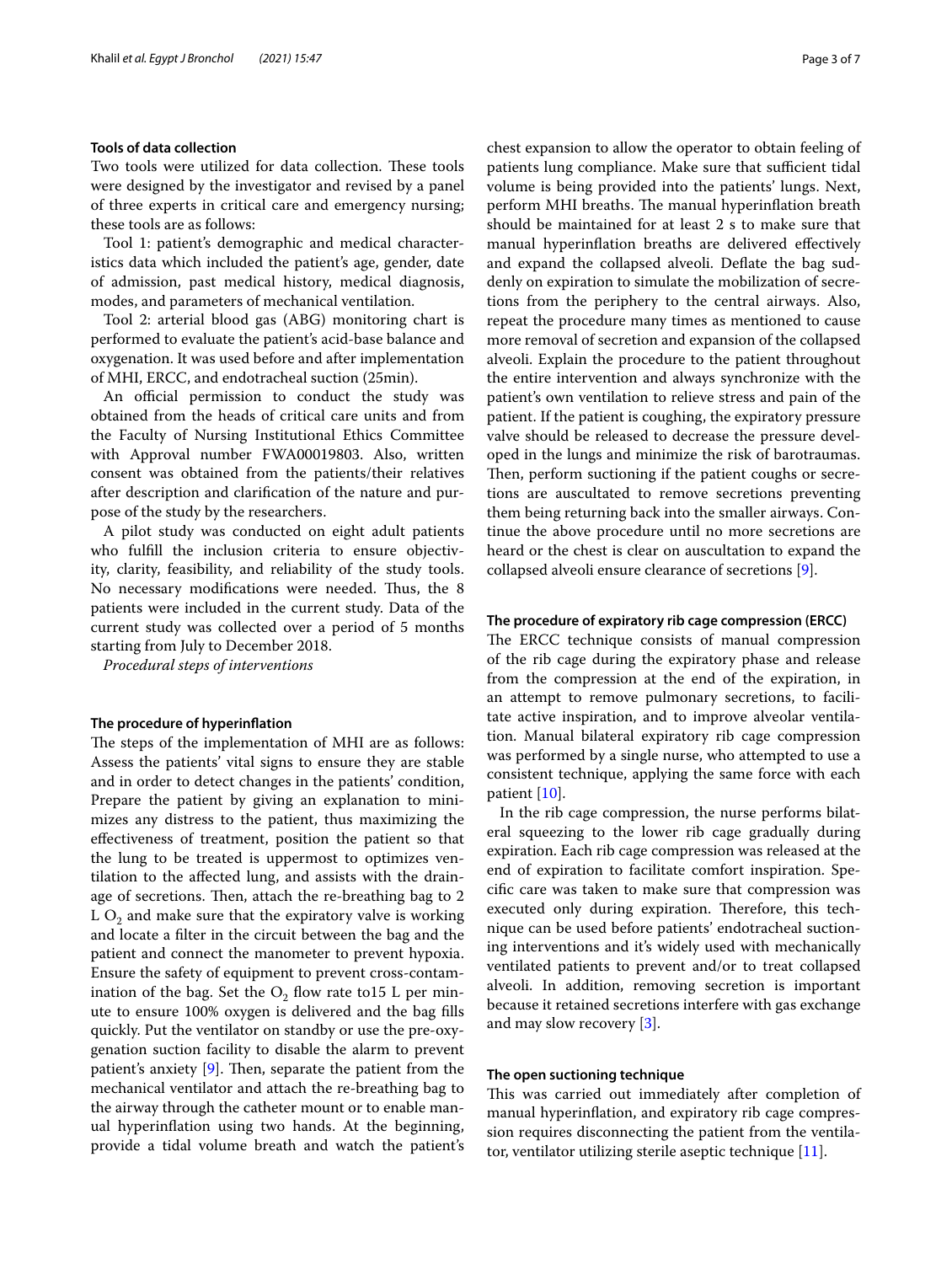<span id="page-3-0"></span>**Table 1** Percentage distribution of the studied patients in relation to their characteristics (*N* = 73)

| Item      | <b>Number</b> |      |
|-----------|---------------|------|
| Gender    |               |      |
| Male      | 39            | 53.4 |
| Female    | 34            | 46.6 |
| Age group |               |      |
| $20 - 29$ | 8             | 11   |
| $30 - 39$ | 6             | 8.2  |
| $40 - 49$ | 7             | 9.6  |
| $50 - 59$ | 12            | 16.4 |
| $60 - 69$ | 40            | 54.8 |

Mean ± *SD*, 53.64 ±16.44

## **Withdrawing the radial arterial sample**

This was carried out before and after the abovementioned interventions**.**

## **Interpreting, documenting, and comparing**

The blood gas parameters before and after completion of interventions.

## **Statistical analysis**

The patients' data were entered into the computer and analyzed using IBM SPSS Corp. IBM SPSS Statistics for Windows, version 22.0. The statistical analysis was executed utilizing SPSS version 22. Continuous data are presented as mean and standard deviation. Categorical data are presented as number and percentage. The comparison between the two means before and after the intervention was done by paired *t*-test. All statistical tests in the present study were two-tailed with *P* considered significant if  $\epsilon$  0.05.

## **Results**

As can be seen from Table [1,](#page-3-0) nearly half of the studied sample was males (53.4%), and their age ranged between 60 and 69 years with a mean  $\pm$  *SD* of age 53.64  $\pm$ 16.44 years. Regarding patient diagnosis and past medical history, Table [2](#page-3-1) shows that two-thirds of patients' diagnosis were related to respiratory problems (65.8%).

Out of 48 patients sufering from respiratory diagnosis, half of the patients suffered from a chest infection (50%), and the others distributed equally between respiratory failure (25%) and chronic obstructive pulmonary diseases (25%) (Table [3\)](#page-3-2).

Table [4](#page-3-3) shows that 45.2% of mechanically ventilated patients were on AC mode of mechanical ventilation with the mean parameters as follows PEEP (5.57), FiO<sub>2</sub> (51.98%), frequency (9.95), tidal volume (258.01), <span id="page-3-1"></span>**Table 2** Frequency distribution of the sample according to their medical characteristics' data ( $n = 73$ )

| Item              | <b>Number</b>  | Percent |
|-------------------|----------------|---------|
| Medical diagnosis |                |         |
| Respiratory       | 48             | 65.8    |
| Cardiac           | 6              | 8.2     |
| Neurology         | 8              | 11      |
| GIT               | 5              | 6.8     |
| Renal             | $\overline{4}$ | 5.5     |
| Surgical          | $\overline{2}$ | 2.7     |
| Medical history   |                |         |
| None              | 19             | 26      |
| <b>DM</b>         | 3              | 4.1     |
| <b>HTN</b>        | 3              | 4.1     |
| <b>IHD</b>        | 6              | 8.2     |
| Liver impairment  | $\overline{4}$ | 5.5     |
| Renal impairment  | 7              | 9.6     |
| CVS               | 1              | 1.4     |
| Cancer            | 1              | 1.4     |
| COPD              | 3              | 4       |

<span id="page-3-2"></span>**Table 3** Percentage distribution of the studied subjects who have a respiratory diagnosis ( $N = 48$ )

| Respiratory diagnosis         | Number | Percent |  |
|-------------------------------|--------|---------|--|
| Chest infection               | 24     | 50      |  |
| Respiratory failure           | 12     | 25      |  |
| Obstructive pulmonary disease | 1 フ    | 25      |  |

<span id="page-3-3"></span>**Table 4** Frequency distribution, mean and standard deviation of modes, parameters, and length of stay of mechanical ventilation of the study sample  $(N = 73)$ 

| <b>Variables</b>                                          | No. %  |        |  |
|-----------------------------------------------------------|--------|--------|--|
|                                                           | Mean   | SD     |  |
| <b>Ventilator modes</b>                                   |        |        |  |
| Assist control (AC)                                       | 33     | 45.2   |  |
| Synchronized intermittent mandatory ventilation<br>(SIMV) | 11     | 15.1   |  |
| Continuous positive airway pressure (CPAP)                | 29     | 39.7   |  |
| <b>Ventilator parameters</b>                              |        |        |  |
| Positive end-expiratory pressure (PEEP)                   | 5.57   | 1.11   |  |
| Fraction of inspired oxygen (FiO <sub>2</sub> )           | 51.98  | 10.36  |  |
| Respiratory frequency (F)                                 | 9.95   | 8.1    |  |
| Tidal volume (TV)                                         | 258.01 | 226.39 |  |
| Pressure support (PS)                                     | 6.65   | 8.38   |  |
| Length of stay ( $M \pm SD$ )                             | 7.50   | 7.41   |  |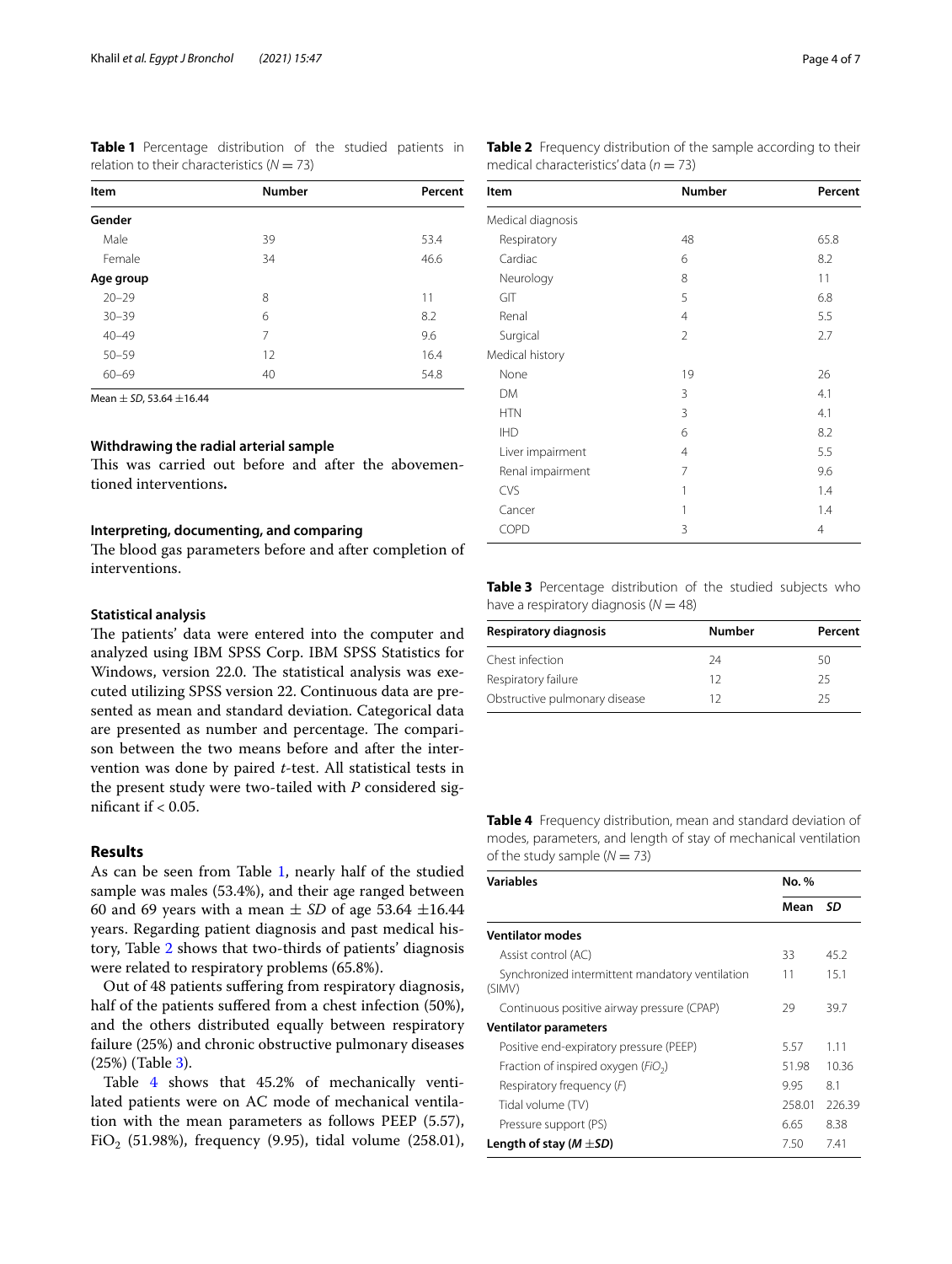pressure support (6.65). Moreover, it revealed that the mean length of patients' connection to mechanical ventilation in days before applying the intervention was 7.5 days.

Table [5](#page-4-0) reveals that there are signifcant diferences in ABG parameters before and after completion of MHI and ERCC and ETT suctioning pertinent to  $PaO<sub>2</sub>$  ( $t = 3.892$ ) and SaO<sub>2</sub> ( $t=$  5.904). So, it showed improvement in PaO<sub>2</sub> and  $SaO<sub>2</sub>$  after completion of interventions, while no signifcant diferences were seen in the rest of the ABG parameters.

## **Discussion**

The present findings tested the research hypothesis that stated mechanically ventilated patients receiving manual hyperinfation and expiratory rib cage compression followed by endotracheal suctioning will have improved arterial blood gas parameters as compared to prior interventions. So, the present study showed that there are no signifcant diferences in the ABG parameters regarding PH,  $CO<sub>2</sub>$ , and  $HCO<sub>3</sub>$ , while showing significant improvement in oxygenation parameters:  $PaO<sub>2</sub>$  and  $SaO<sub>2</sub>$ . Hence, more improvement in oxygenation parameters was increased after completion of manual hyperinfation with ribcage compression and endotracheal suctioning. In harmony with our result, Elbasiouny and Raafat [[12\]](#page-5-11) explained that applying MHI and ERCC easily opens collateral channels within the lungs, which could theoretically recruit atelectatic lung regions and facilitate secretion mobilization, improvement in gas transfer in the lung, and improvement in the ventilation-perfusion.

On the same line, the study done by Elbasiouny and Raafat [[12](#page-5-11)] investigated the arterial oxygenation response to manual hyperinfation as an added procedure to chest physiotherapy in critically ill mechanically ventilated patients is consistent with our fnding that revealed significant improvement in PaO<sub>2</sub> and SaO<sub>2</sub> parameters after the interventions of manual hyperinfation. Similar to our result found by Kohan et al. [\[2](#page-5-1)] who examined the efects of expiratory rib cage compression before endotracheal suctioning on arterial blood gases in patients receiving mechanical ventilation and revealed improved levels of  $PaO<sub>2</sub>$  and  $SaO<sub>2</sub>$ . Hence, the application of ERCC can reduce the patients' need for oxygen and reduce the side efects of oxygen therapy [[2](#page-5-1)].

In agreement with our study, a study done by Malekzadeh et al.  $[13]$  $[13]$  who examined the effect of lung manual hyperinfation (MHI) on oxygenation among patients following abdominal surgery and T-tube support showed that  $SaO<sub>2</sub>$  and Pa $O<sub>2</sub>$  was significantly higher after intervention and reported that MHI technique enhance oxygenation, ventilation, and improve lung function in the participants resulting in a decreased duration of mechanical ventilation, accelerating the process of extubation, and thus faster patient recovery.

In contrast to our result, Unoki et al. [\[14\]](#page-5-13) who studied thirty-one intubated, mechanically ventilated patients in an intensive care unit received endotracheal suctioning with or without rib cage compression, with a minimum 3-h interval between the 2 interventions. That study found that rib cage compression prior to endotracheal suctioning does not improve airway secretion removal, oxygenation, or ventilation after endotracheal suctioning in mechanically ventilated patients. Also, our study contradicted with another study done by [\[15](#page-5-14)] who studied the manual hyperinfation with or without rib cage compression in mechanically ventilated patients and found no improvement in lung compliance, gas exchange, and secretion clearance in mechanically ventilated patients.

| <b>Intervention ABG parameters</b> |      | Before MHI and ERCC and ETT<br>suctioning | After MHI and ERCC and ETT<br>suctioning | $\tau$ | P        |
|------------------------------------|------|-------------------------------------------|------------------------------------------|--------|----------|
| PH                                 | Mean | 7.39                                      | 7.39                                     | 0.201  | 0.841    |
|                                    | SD   | 0.066                                     | 0.060                                    |        |          |
| $PaO2$ (mmHg)                      | Mean | 76.41                                     | 88.49                                    | 3.892  | $0.000*$ |
|                                    | SD.  | 43.37                                     | 11.35                                    |        |          |
| $CO2$ (mmHg)                       | Mean | 40.91                                     | 40.91                                    | 1.210  | 0.230    |
|                                    | SD   | 11.12                                     | 7.22                                     |        |          |
| $HCO3$ (mEq/L)                     | Mean | 24.20                                     | 24.14                                    | 0.147  | 0.984    |
|                                    | SD   | 5.48                                      | 5.08                                     |        |          |
| SaO <sub>2</sub> (%)               | Mean | 96.02                                     | 98.01                                    | 5.904  | $0.000*$ |
|                                    | SD.  | 1.98                                      | 1.74                                     |        |          |

<span id="page-4-0"></span>**Table 5** Comparison of ABG parameters before and after completion of the intervention including manual hyperinflation and expiratory rib cage followed by ETT suctioning ( $n = 73$ )

\*Statistically signifcant (if *P* < 0.05)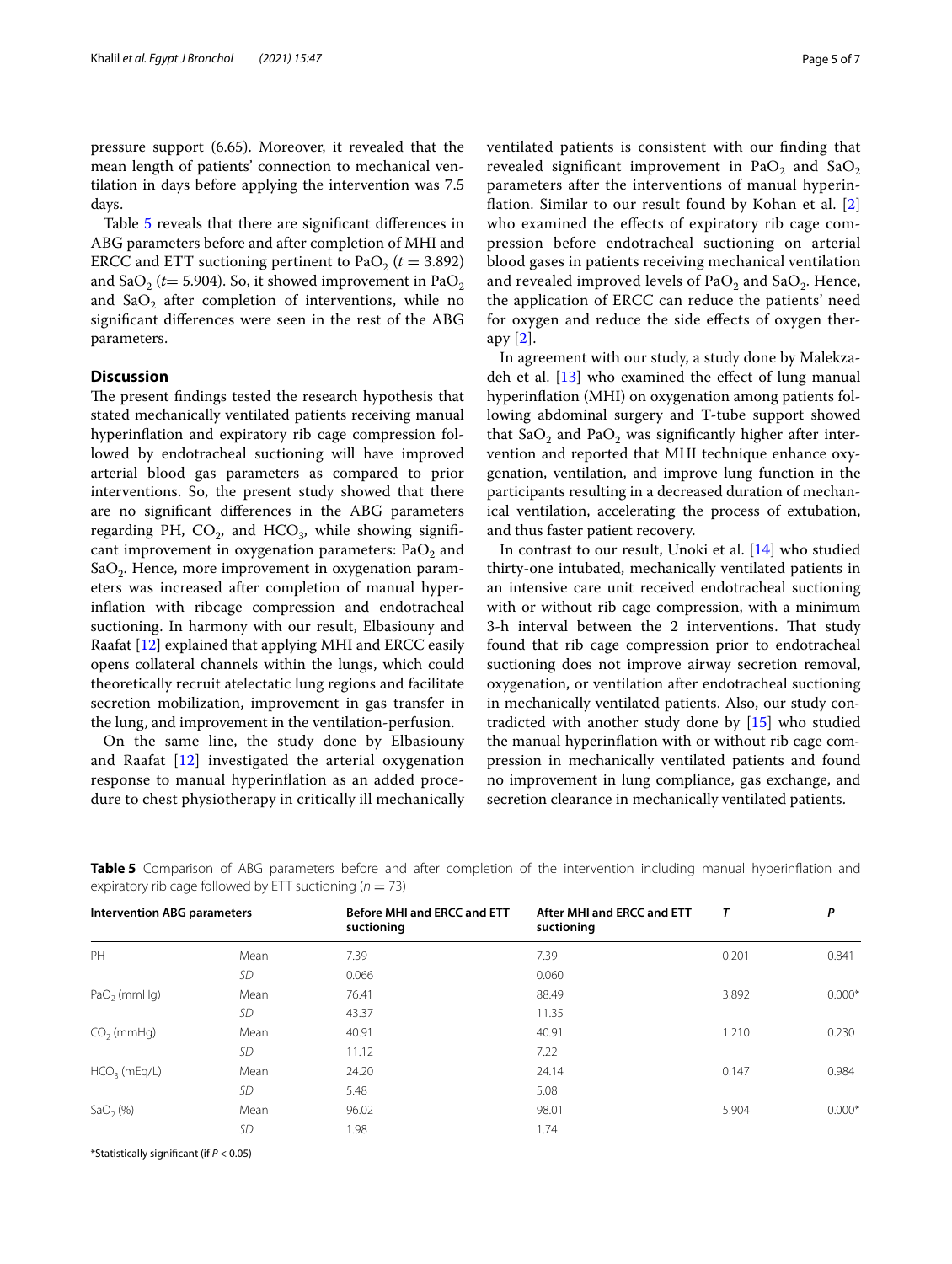Finally, the current study fndings done by [[16\]](#page-6-0) indicated that a simple and inexpensive manual hyperinfation using resuscitation bag with oxygen delivery and simple chest compression technique at the end of expiratory process showed signifcant improvement in oxygenation and sputum clearance on mechanically ventilated patients. These results, together with the observations of other trials, suggest that manual hyperinfation and expiratory rib cage compression are safe and it can help in improving arterial blood gases, weaning from the ventilator, and decreasing the time spent in intensive care units.

## **Limitation of the study**

We believe that a limitation of our fnding is due to utilization of non-randomization and Findings are less amenable to generalization because the sample was selected from one geographical area in Egypt. Also, few Egyptian studies were done in this area of research. Therefore, further studies on a larger number of Egyptian critical care units in diferent hospitals may achieve signifcant fndings.

## **Conclusion**

In the end, we can conclude that after applying manual hyperinfation with rib cage compression and endotracheal suctioning among mechanically ventilated patients showed signifcant improvement in the arterial oxygenation parameters in terms of  $PaO<sub>2</sub>$  and  $SaO<sub>2</sub>$ % despite no signifcant changes observed in other ABG parameters.

## **Abbreviations**

ABG: Arterial blood gases; AC: Assist control; CPAP: Continuous positive airway pressure; ERCC: External rib cage compression; ETT: Endotracheal tube; FiO<sub>2</sub>: Fraction of inspired oxygen; MH: Manual hyperinflation; PaO<sub>2</sub>: Partial pressure of oxygen; PaCO<sub>2</sub>: Partial pressure of carbon dioxide; PEEP: Positive endexpiratory pressure; SIMV: Synchronized intermittent mandatory ventilation; *F*: Frequency; TV: Tidal volume; PS: Pressure support.

#### **Acknowledgements**

Not applicable.

#### **Authors' contributions**

NK, MI, AA, and MS contributed to the data collection, analysis, and interpretation of the data. All authors reviewed the manuscript prior to submission, and all accept the responsibility for the intactness of the research process and fndings. All authors have read and approved the manuscript.

## **Funding**

Not applicable

#### **Availability of data and materials**

Not applicable

## **Declarations**

#### **Ethics approval and consent to participate**

The study was approved by the Faculty of Nursing Ethics Committee with the number FWA 00019803. Written informed consent was obtained from the patients' relatives because of the patients' critical condition.

#### **Consent for publication**

Not applicable

## **Competing interests**

The authors declare that they have no competing interests.

#### **Author details**

<sup>1</sup> Critical Care & Emergency Nursing, Faculty of Nursing, Cairo University, Giza, Egypt.<sup>2</sup> Department of Critical Care Nursing, Faculty of Nursing, Britain University, Cairo, Egypt. <sup>3</sup> Critical Care Medicine Department, Cairo University, Giza, Egypt.

## Received: 14 May 2021 Accepted: 12 October 2021 Published online: 03 November 2021

#### **References**

- <span id="page-5-0"></span>1. Daniels R, Nicoll L (2011) Contemporary medical-surgical nursing, 2nd edn. Cengage Learning, pp 473–474 Critical Care
- <span id="page-5-1"></span>2. Kohan M, Rezaei A, Daryani M, Najaf YA, Hoseini F, Mohammad TN (2014) Efects of expiratory ribcage compression before endotracheal suctioning on arterial blood gases in patients receiving mechanical ventilation. Nursing in critical care 19(5):255–261 Retrieved on: [http://onlinelibrary.wiley.com/](http://onlinelibrary.wiley.com/doi/10.1111/nicc.12090/full) [doi/10.1111/nicc.12090/full](http://onlinelibrary.wiley.com/doi/10.1111/nicc.12090/full)
- <span id="page-5-2"></span>3. Bousarri MP, Shirvani Y, Agha-Hassan-Kashani S, Nasab NM (2014) The efect of expiratory rib cage compression before endotracheal suctioning on the vital signs in patients under mechanical ventilation. Iran J Nurs Midwifery Res 19(3):285 Available at[:http://www.ncbi.nlm.nih.gov/pmc/articles/pmc40](http://www.ncbi.nlm.nih.gov/pmc/articles/PMC4061630/) [61630/](http://www.ncbi.nlm.nih.gov/pmc/articles/PMC4061630/)
- <span id="page-5-3"></span>4. Sheila K, Sue O (2012) Critical care nursing science and practice. In: Respiratory problems, 2nd edn, p 104
- <span id="page-5-4"></span>5. Brooker C, Nicol M, Alexander MF (2013) Alexander's nursing practice 4: nursing the critically ill patient, chapter 29, p 761
- <span id="page-5-5"></span>6. Smeltzer SC, Bare BG, Hinkle JL, Cheever KH (2010) Brunner & Suddarth's textbook of medical-surgical nursing (11th). In: Management of patients with chest and lower respiratory tract disorders, p 563
- <span id="page-5-6"></span>7. Berman AT, Snyder S (2015) Kozier & Erb's fundamentals of nursing: fuid electrolyte and acid-base balance: chapter 54, p 1567
- <span id="page-5-7"></span>8. Thyer BA (2012) Quasi-experimental research designs: glossary P, p 185
- <span id="page-5-8"></span>9. Paulus F, Binnekade JM, Vroom MB, Schultz MJ (2012) Benefts and risks of manual hyperinfation in intubated and mechanically ventilated intensive care unit patients: a systematic review. Crit Care 16(4):R145
- <span id="page-5-9"></span>10. Santos FRAD, Schneider Júnior LC, Forgiarini Junior LA, Veronezi J (2009) Efects of manual rib-cage compression versus peep-zeep maneuver on respiratory system compliance and oxygenation in patients receiving mechanical ventilation. Revista brasileira de terapia intensiva 21(2):155–161
- <span id="page-5-10"></span>11. Dougherty L, & Lister S. (9Eds.). (2015). The Royal Marsden manual of clinical nursing procedures. Chapter 9; Respiratory care( suctioning) P. 477
- <span id="page-5-11"></span>12. Elbasiouny HS, Raafat A (2008) Arterial oxygenation response to manual hyperinfation as an added procedure to chest physiotherapy in critically ill mechanically ventilated patients. Bull Fac Ph Th Cairo Univ 13(2):55–62
- <span id="page-5-12"></span>13. Malekzadeh J, Mahboube Y, Alireza S, Mazlom RS (2016) Effect of lung manual hyperinfation (MHI) on oxygenation of patients following abdominal surgery and T-tube support. Evid Based Care J 6(3):63–74
- <span id="page-5-13"></span>14. Unoki T, Kawasaki Y, Mizutani T, Fujino Y, YanagisaIshimatsu S, Toyooka H (2011) Efects of expiratory rib-cage compression on oxygenation, ventilation, and airway-secretion removal in patients receiving mechanical ventilation. Respir Care 50(11):1430–1437 [http://rc.rcjournal.com/content/50/11/](http://rc.rcjournal.com/content/50/11/1430.short) [1430.short](http://rc.rcjournal.com/content/50/11/1430.short)
- <span id="page-5-14"></span>15. Genc A, Akan M, Ozyurek S, Gunerli A (2011) Manual hyperinfation with or without rib-cage compression in mechanically ventilated patients. Italian J Physiother 1(2):48–54